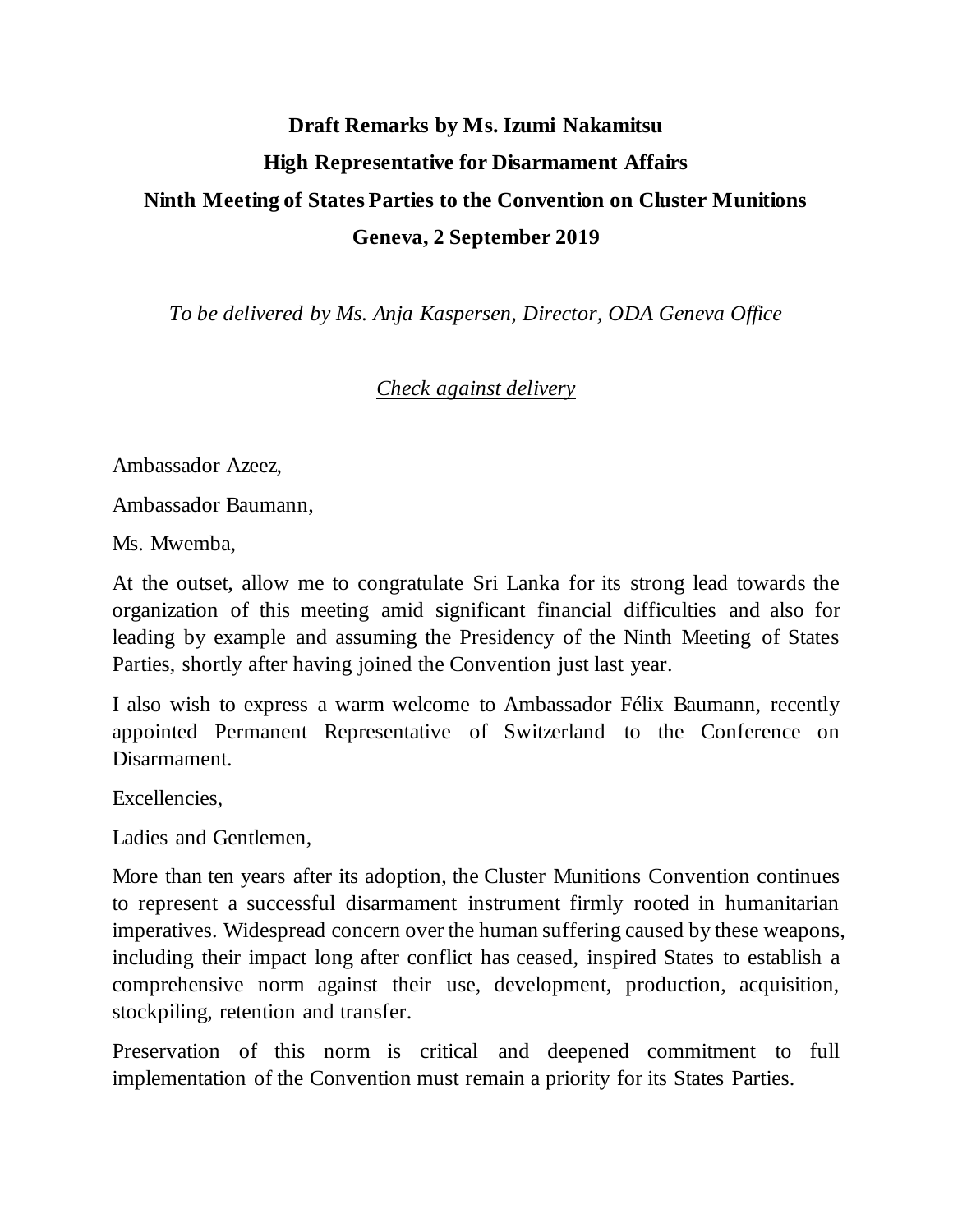Thanks to this Convention, cluster munitions, one type of explosive weapon, have been comprehensive banned. We must ensure this prohibition remains fully intact and that compliance with international humanitarian law is fully protected.

In 2015, the international community adopted the 2030 Agenda for Sustainable Development. The Agenda helps break down silos by recognizing that only peaceful, just and inclusive societies can achieve sustainable development. Full and effective implementation of the Convention on Cluster Munitions directly supports more inclusive and peaceful communities laying the groundwork for sustainable development.

I am pleased that the Convention's implementation has largely been a success and there is much to applaud. Meetings of States Parties are an important moment to celebrate these achievements and take decisions for the way forward.

99% of all cluster munition stocks declared by States parties have been destroyed. As stockpile destruction progresses, so does land clearance, and most States Parties are on track to meet the Convention deadlines or have completed clearance ahead of time.

Victim assistance measures have been put in place in many countries, though more efforts are needed to support victims and communities.

National reporting, an essential tool to assess a country's implementation status, is at 65% - a high figure relative to the reporting rates of other disarmament Conventions. Over 89% of initial transparency reports have been received, which is a record for the Convention.

Regarding universalization efforts, since the Meeting of States Parties last year, the States parties to the Convention have increased to 106.

I congratulate, The Gambia and the Philippines on their accession to the Convention. With the aim of reaching 130 States Parties by the Second Review Conference next year -a goal under the Dubrovnik Action Plan- we need to redouble our collective outreach to encourage other States to consider becoming parties.

I would be remiss not to acknowledge the determination and hard work of civil society and international organizations in support of the Convention's success.

In his agenda for Disarmament, *Securing Our Common Future*, the Secretary-General called for strengthened partnerships for disarmament between Governments, civil society organizations and expert groups. This Convention is an example of what